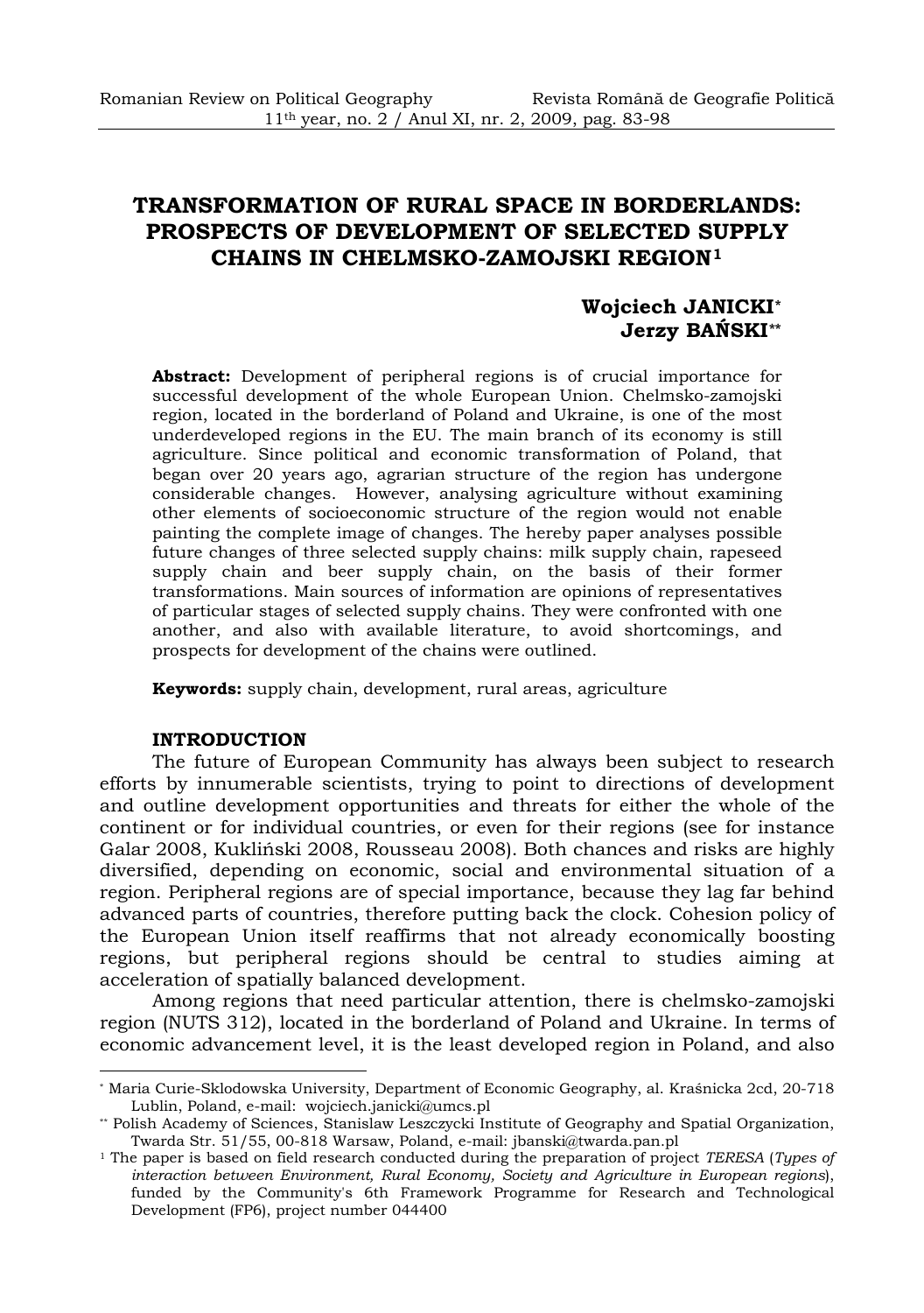in the EU25. For decades it has been a typically agricultural land, with quite favourable natural conditions for development of this branch of economy. However, significance of human-connected factors shaping the economic situation of the region seems to have grown over last years. One of these factors is the organisation of product supply chains, with farmer being always the first stage and individual consumer (household) making up the last one.

The main aim of the hereby paper is to forecast future changes of selected supply chains in chelmsko-zamojski region. Rapeseed oil, beer and milk supply chains were selected for analysis. The analysis is framed by former development of the supply chains in chelmsko-zamojski region over the period of 1993-2006. Opinions and expectations of representatives of particular stages of selected supply chains were confronted with one another, and also with available literature, and prospects for development of the chains were outlined.

## **RESEARCH AREA**

Chelmsko-zamojski region is located in the eastern part of Lubelskie Province (see fig.1). It consists of eight districts, constituting administrative units of the second order: Biłgoraj district, Hrubieszów district, Chełm land district, Chełm urban district, Krasnystaw district, Tomaszów district, Zamość land district, and Zamość urban district.



Fig. 1. Chelmsko-zamojski region localisation in Poland. *Source*: Own elaboration.

In terms of economy, chelmsko-zamojski region is one of the most rural and agricultural regions in the country, characterised by high share of farmland (69.7% of the total territory, 81% arable), high input of labour into agriculture, high ratio of employed in agriculture, very high number of relatively small farms, and also by peripheral meaning of other economic functions. In the structure of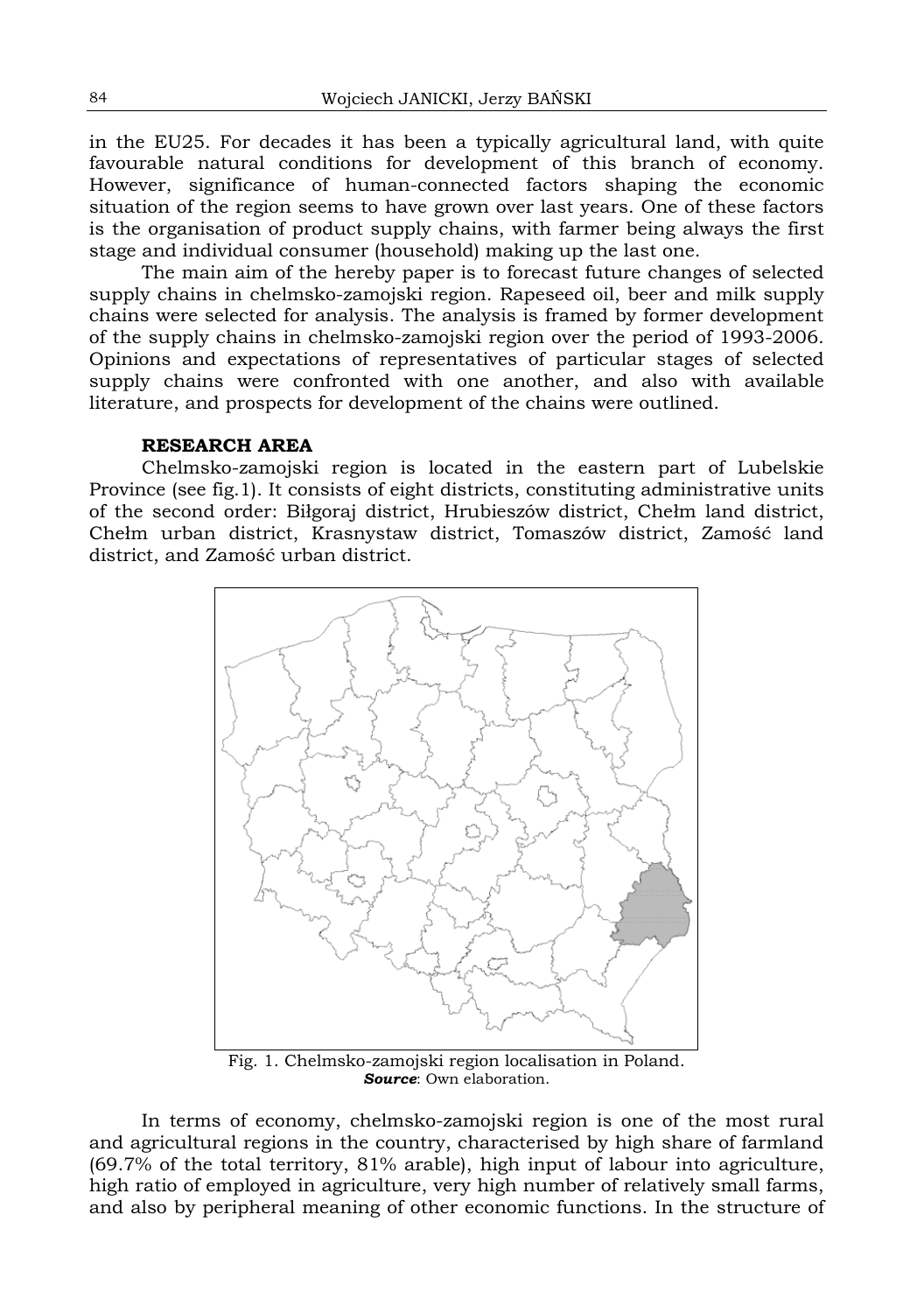farming an important role is played by field plant production, mainly wheat, sugar beet, corn, other cereals, rapeseed, locally also vegetables, hop, and tobacco. This region does not have a tradition of fruit growing, so permanent crops occupy limited areas. Lack of larger orchards results also from the appearance of frequent early spring frosts, which could destroy the fruit yields and the trees themselves.

Natural conditions of most of the region are very favourable to agriculture. It is especially clear on Lublin Upland, forming central part of the region. According to studies by the Institute of Soil Science and Plant Cultivation, this region is characterized by high quality ratio of agricultural production space, mostly thanks to very high soil quality commonly held to be the best in the country. These are, first of all, the complexes of brown and lessive soils, as well as chernozems having emerged on loesses.

Economy of the southern part of the region is more diverse with important role of tourism and forestry. Preservation of natural forests on the areas of Roztocze Upland is mostly due to historical reasons. Already in the 16th century a large private property called Zamoyski's Estate in Tail was set here, and the owners protected forests of these areas for hunting purposes. Overpopulation of other parts of the region and the resulting land hunger, were conducive to taking for cultivation of every piece of land (Bański 2007). On the other hand, in the north, where Polesie Plain is located, soils are of worse quality. Consequently, large shares of land are taken by grasslands, which serve for dairy cattle raising, and also part of land is kept fallow.

However, high agricultural potential of the region is inadequately exploited. Productivity is decreased first of all by flawed agrarian structure. Small, fragmented farms make up the most characteristic feature in rural landscape. Land used to be divided up among heirs of a farmer, which combined with high fertility rates led to high fragmentation of agrarian lands. Nowadays, average acreage of a farm is 8.2 hectares. However, in the area where best soils are common (the district of Hrubieszów) there were 12,766 farms (in 2002, Central... 2009), of which as many as 25% have only up to 1 hectare, and only 0.4% have acreage above 50 hectares (see fig.2). For this reason only a small share of farms are capable of producing to the market.

Another important reason for low productivity of the region is limited expenditure on technical means of production, resulting from the general low level of affluence of farmers. Average income in the whole of the province accounts for only 29% of UE25 average, and in the research area it is even lower. The average wage in the region is at around 78% of the average for Poland. Low level of farmers' education (only 4.3% of the rural population has university education), combined with traditional farming methods based on family-farming, low level of mechanisation, low use of fertilisers, herbicides and pesticides, bring about low profitability of farms, which, in turn, limits their investment capacity. Rapid ageing of population, caused by very low fertility (1.3) and large outmigration of the youth, resulting in a total population decrease of about 4.5% over a decade of 1995-2005, supplements the image of peripherisation of the chelmsko-zamojski region.

Approximately 55% of the employed in the region work in agriculture, but this sector contributes to merely 12% of regional GDP – data for Poland are 15.7% and 2.7%, respectively (Rocznik... 2007). The total number of farmers (employment in primary sector in full-time equivalents) in the region exceeds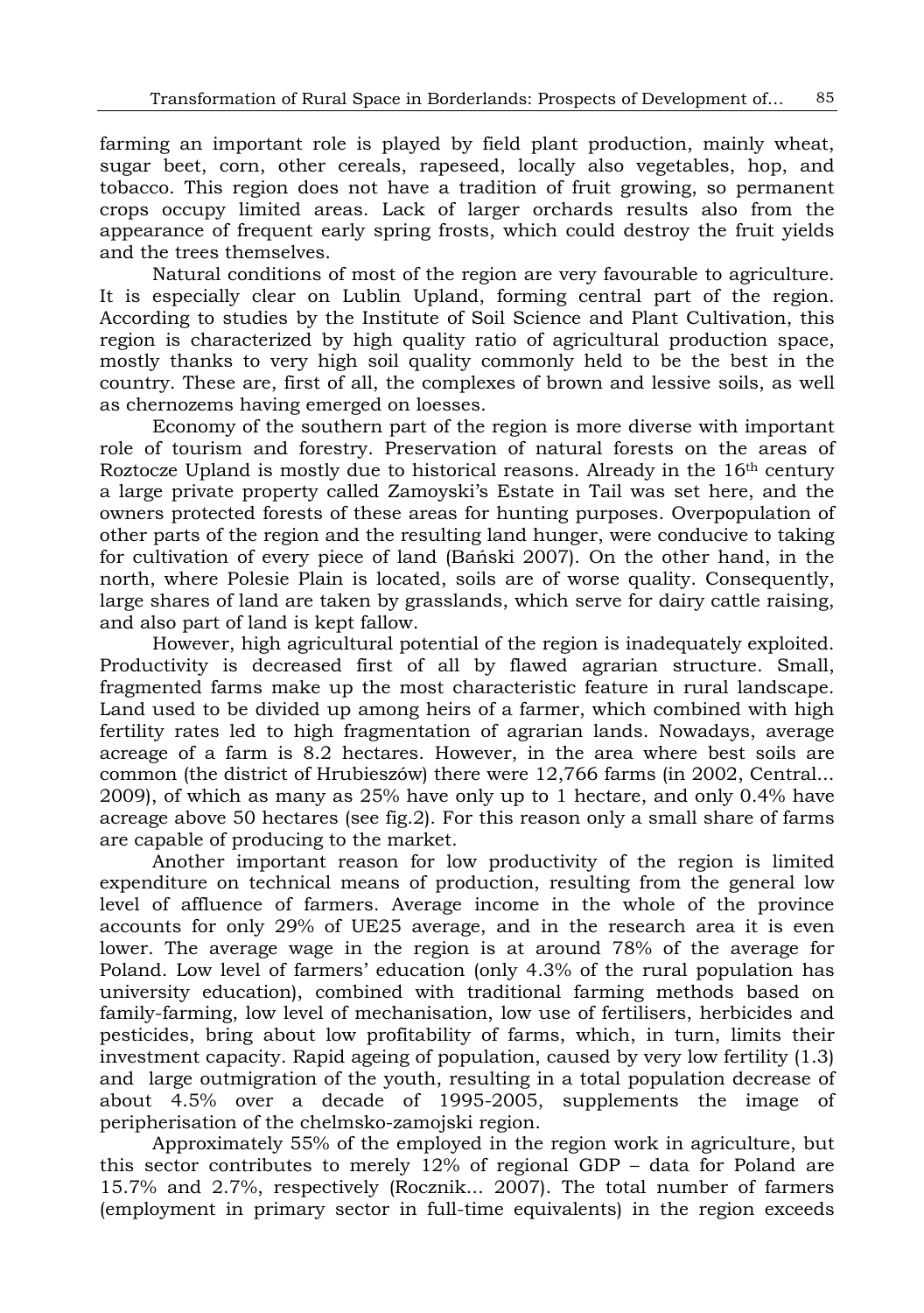103 thousand (Eurostat data for 2005) and the number has not changed over recent years. Therefore, given small acreage of farms and legal regulations concerning unemployment in agricultural sector[2](#page-3-0), hidden unemployment in agriculture is huge, although hard to univocally estimate.



Fig. 2. Shares of farms according to acreage groups in the district of Hrubieszów, 2002 **Source**: Own elaboration based on Central Statistical Office data, www.stat.gov.pl.

Nonetheless, agrarian structure of the region slowly changes, along with changes observed in the whole of the country. There is a clear year-to-year increase of the number of farms producing with ecological methods. In 2004 there were close to 1,700 ecological farms registered in Poland, while more than 2,000 were in the transition from traditional to ecological production. There are several dozen such farms active in the region in question, but they occupy merely 2% of the total of agricultural land in the region to date.

An important factor of territorial development of the region is composed by legally protected areas. Despite the fact that National Parks occupy only 1% of the region's territory, the list of special areas of habitat protection contains some 20 entities. The system of protection underwent an essential change in 2004, when Natura 2000 areas were submitted to the European Commission. These areas encompass 12% of the region's territory. Given lack of industry noxious for the environment, the region can be considered ecologically clean. Only in the vicinity of Chelm and Rejowiec, where large cement factories are situated, pollution of the air with dust may exceed the limits. Another object of care in terms of pollution is border Bug River, whose waters are not classified in any of the purity classes.

l

<span id="page-3-0"></span><sup>2</sup> According to national regulations reflected in 2002 census guidelines, owners of more than 1 hectare of land producing not only to cover their own needs, or owners of less than 1 hectare of land producing mainly for the market, are considered farmers. The number of people employed in a farm does not influence this classification, regardless of its size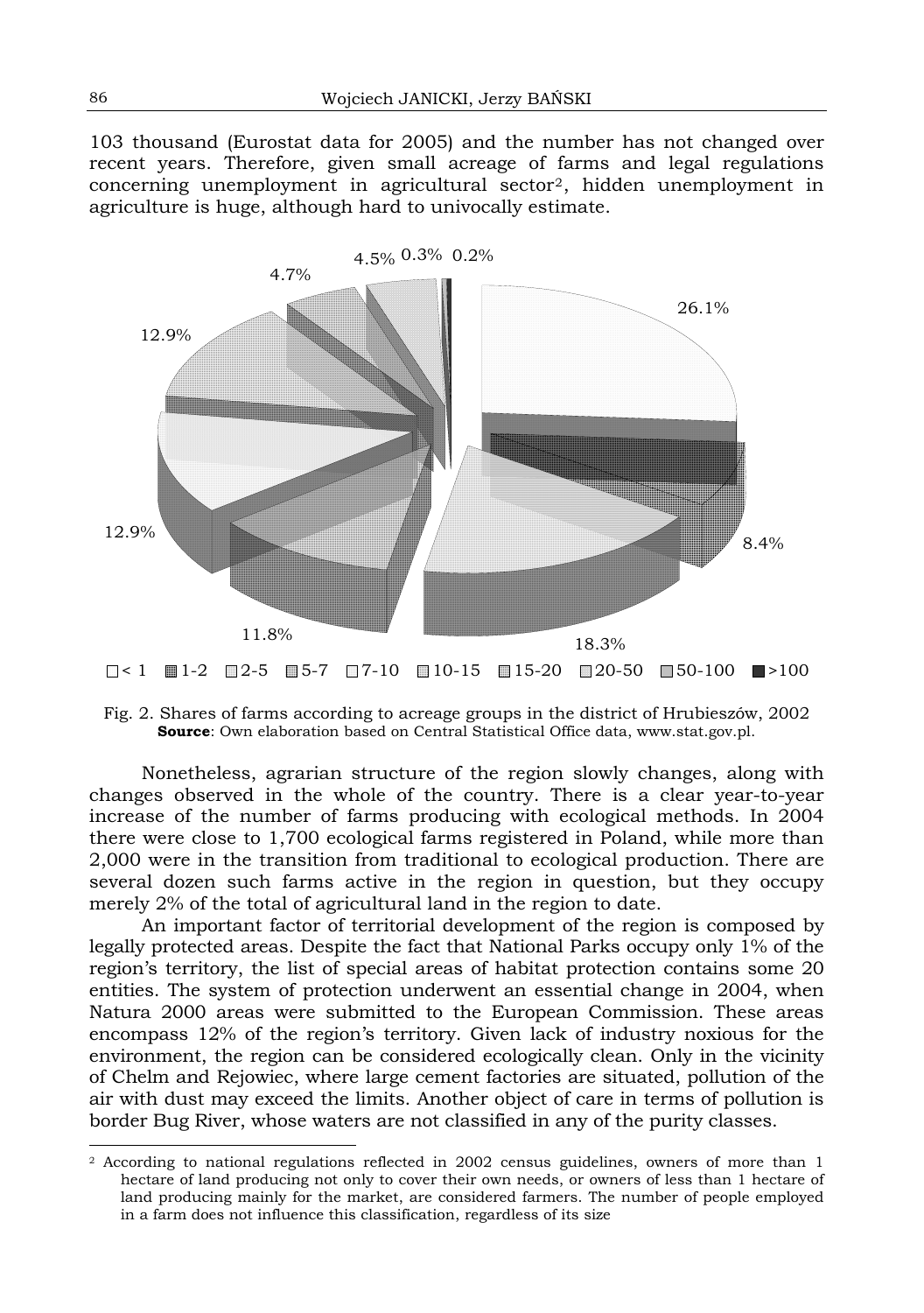The region faces numerous conflict, arising from diverse needs in regard to land use. Farming, forestry, environmental protection and tourism function contribute to this antagonism to largest extent. Areas with intensive farming production hold low shares of forests, which leads to quick soil degradation, steppisation and worsening of water relations. Recommendations to strengthen the water- and soil-protection functions through planting of new forests, at the expense of agricultural land, are rarely implemented on soils of good quality, because they are protected by law and are in high demand. Besides, the issue of deforestation is perceived secondary by the communal authorities, and low financial means are devoted to such practices.

Another conflict arises between some areas of protected nature, fulfilling simultaneously the tourist and the recreational functions. Tourist pressure, peaking on weekends and holidays, brings about significant changes in natural environment, including unlawful recreation housing construction, illegal waste dumps, and destruction of tree stands. Land demand for recreational and residential housing has increased in the recent years (Wesołowska 2006), while in the spatial development plans the areas attractive in terms of nature are usually protected against construction developments.

## **SUPPLY CHAINS PRESENTATION**

The region's rural space may be framed in classic triangle of sustainability dimensions: economy, society and environment. All of them meet in agricultural productive activities. For the needs of the hereby examination, three supply chains were selected: milk, rapeseed oil and beer. The products were selected to enable analysis of various types of agricultural activity, including plant growing and husbandry, examining mass products widely grown in other regions of the country (rapeseed) and plants grown mostly in the researched region (hop), and also analysing products that represent different plant groups (consumed in raw form or requiring industrial processing). Each of the chains starts with production stage (farmer) and ends with consumption stage (household), while transitory stages depend on the product. Detailed analysis of each of the supply chains would require much space, therefore only rough delineations of them will be presented below, so as to enable more comprehensive analysis of future trends[3](#page-4-0).

#### **MILK SUPPLY CHAIN**

l

The milk supply chain is formed by four main stages, namely: milk producers, milk processing plants, retailers, and households as final consumers[4](#page-4-1). The entire milk supply chain employed over 69 thousand people, which was equivalent to 36% of employment in the region considered.

The area considered has very good conditions for dairy cattle raising, especially in its northern part. This results from the existing large areas of meadows and pastures, and from good quality arable land, where high yields can be obtained of the most valuable fodder crops. Despite these facts, the intensity of cattle raising in the region is low: only 17.8 equivalent Livestock

<span id="page-4-0"></span><sup>&</sup>lt;sup>3</sup> For exhaustive examination of the past situation and changes over the last decade of 20<sup>th</sup> century of each of the supply chains, see Bański J., Janicki W., Ogniwa łańcucha powiązań rolnik – konsument w regionie chełmsko-zamojskim na przykładzie wybranych produktów rolnych (incoming) 4 Since over 75% of liquid milk is distributed without the intermediary of the wholesalers, this stage

<span id="page-4-1"></span>was omitted in the analysis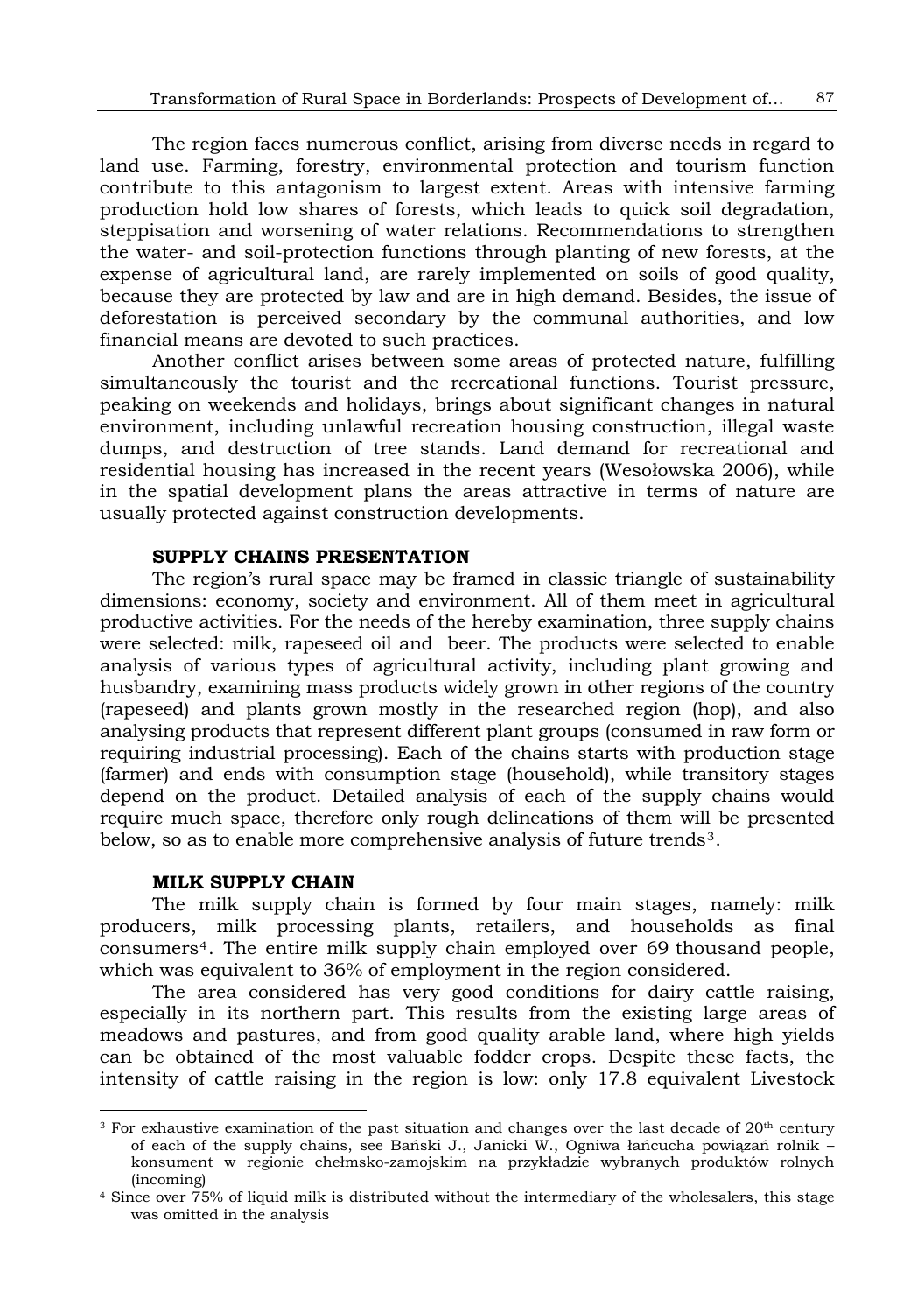Units (LU) per 100 hectares of agricultural land (which is about 5 LU less than on the average in the Lubelskie Province, and about 8 LU less than in Poland).

Some 46,800 farms deal with production of raw milk in the region. On the average, one hectare of land is needed to feed one cow during a year. The average acreage of a farm on the area considered has been at around six hectares, while the average number of cattle units per farm has been three, which suggests the existence of a potential for the development of dairy cattle raising, provided no other barriers are present. The majority of farms dealing with production of raw milk in the region have less than 10 hectares and, in economic terms, range between 2 and 6 ESU. The average number of persons employed on a farm was 1.31.

There were four companies processing milk on the area considered – District Dairy Cooperative (OSM) in Krasnystaw, Dairy Cooperative "BIOMLEK" in Chełm, Dairy Cooperative in Tomaszów Lubelski and Dairy Production Plant Ltd. in Łaszczów. The average magnitude of a company located in the region was 356 persons, and was higher than on the average in the Lubelskie Province by 125 persons.

There were 2,947 outlets in the chelmsko-zamojski region, dealing with retail trade of liquid milk. The average number of employees of these entities was 2.2 persons, and their average annual turnover was  $57,014 \in$ .

The primary consumers of liquid milk are private households. There have been 219,832 such households within the area in question.

#### **RAPESEED SUPPLY CHAIN**

Within the rapeseed supply chain, the following stages were distinguished: rapeseed production, processing to the form of oil for consumption, wholesale trade, retail trade, and consumption.

Natural conditions for rape growing are very good in the chelmsko-zamojski region, especially in its central part, where fertile soil cover lets obtain best yields. Human-connected factors shaping the situation of agriculture seem to favour farms growing rape, in comparison to an average farm in the region. Most farms producing rapeseed were equipped with agricultural machines and devices somewhat better than an average farm and labour needs with regards to hands are usually lower than disposability. The yields of rapeseed in the region reach 20 dt per hectare, this being a noticeably lower value than the national average of 26.6 dt per hectare (Rocznik... 2006). The average employment on the farm is at four persons, in most cases these persons being members of the closest family of the farm owner, helping in the conduction of the farm without additional remuneration. On the area of the entire Lubelskie Province the production of rapeseed in the years 2004 and 2005 amounted to 50-70 thousand tons (Zbiory... 2007), and data of the National Agricultural Census of 2002 let estimate that the chelmsko-zamojski region accounts for close to 70% of this number.

Processing of the rapeseed is mainly done by large oil producing plants, this sector being characterised by a high concentration of production. There is only one such plant in the region considered – the Fat Plant in Bodaczów. Its yearly production capacity is 120,000 tons of rape or sunflower seed, which means that this plant is among the smaller ones on the national scale. Rapeseed oil, produced by the plant in Bodaczów finds numerous purchasers in view of its low price. The plant conducts also the wholesale activity and provides service for the rapeseed producers. The latter practice is meant to secure adequate quality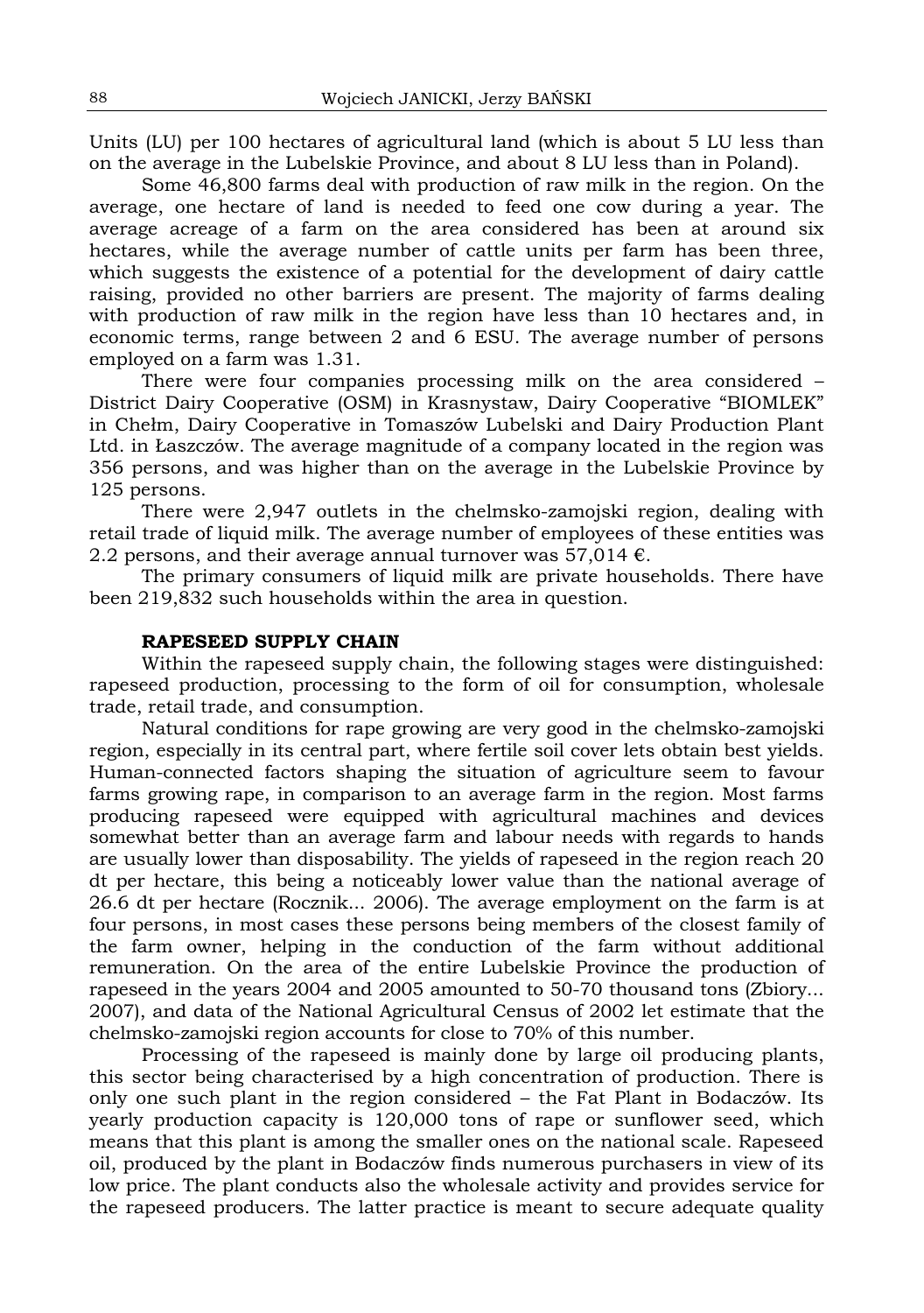of raw material for production and is quite commonly used in the branch. Side by side with the plant in Bodaczów, rapeseed produced in the region is purchased also by the enterprises located outside of the region, in Bielsko-Biała, Kruszwica, Elbląg, and Warsaw.

There are 15 wholesale facilities selling rapeseed oil in the region. Although most of them are of small or medium size, gradual consolidation is being observed in the wholesale sector, with the significance of the small outlets systematically decreasing to the advantage of the medium ones.

There are close to three thousand retail shops in the region. In terms of numbers – especially in rural areas – the small shops dominate, employing up to three persons, but a clear majority of the sales value is generated by the shops having larger commercial surfaces and employing more than ten persons. In view of limited surfaces of shops, in the smaller ones products from Bodaczów are not always available. In the medium sized and bigger shops the rapeseed oil from Bodaczów is commonly available, mainly due to its low price. Because of the latter, the sales market for the oil from the plant in Bodaczów is much more extensive and it encompasses the entire south-eastern Poland.

Consumption of oil has been slowly, but systematically increasing – during the last five years consumption of oils of plant origin increased in Poland from 5 to more than 6 litres per capita.

#### **HOP SUPPLY CHAIN**

Share of area of the farms producing hops in total area of agricultural land of the region is limited, therefore this crop is considered a unique product. In view of the character of this product, direct marketing of hop does not exist, the degree of commercialization reaches 100%, while the producer chain is strongly developed. It is composed of six stages: hop producer (farmer), hop processing plant, brewery, wholesale facility, retail shop and end consumer.

Hop has in Poland relatively high market significance, with the production volume in the recent years placing Poland on third place in Europe and fifth in the world (Dwornikiewicz, 2006). Hop is characterized by a very intensive spatial concentration of production. More than 80% of area of hop farms in Poland exist in the Lubelskie Province, of which around 1/3 in the chelmsko-zamojski region. The number of farms growing hop, which is in most cases the sole domain of their agricultural activity, exceeds 300 in the region, and the average farm disposes only 1.76 hectare of land (in Poland mere 2 hectares). Against the background of Europe this puts Poland on a far position – in Western Europe such farms are approximately 3.5 times bigger. Only 2% of farms dealing with hop production in the region can be considered big, with surfaces between 10 and 50 hectares, and only 0.2% can be considered very big, exceeding 50 hectares.

The first stage of processing of hops consists in turning it into the form of granulate, hop extraction, or the so-called pressed hops. There are three plants in Poland, dealing with this activity, all of them being located in the Lubelskie Province. The next processing stage is brewery. Out of 65 breweries, existing nowadays in Poland, only two are located on the research area: one in a town of Zwierzyniec (it belongs to Perła Browary Lubelskie S.A., the largest beer company in the region), and one small, local brewery in Pokrówka by Chełm. The latter produces beer mainly with traditional methods and founds its market position on the basis of customers, who are attached to a brand of just a local reach. Some of the beer types sold are not pasteurized, which constitutes one of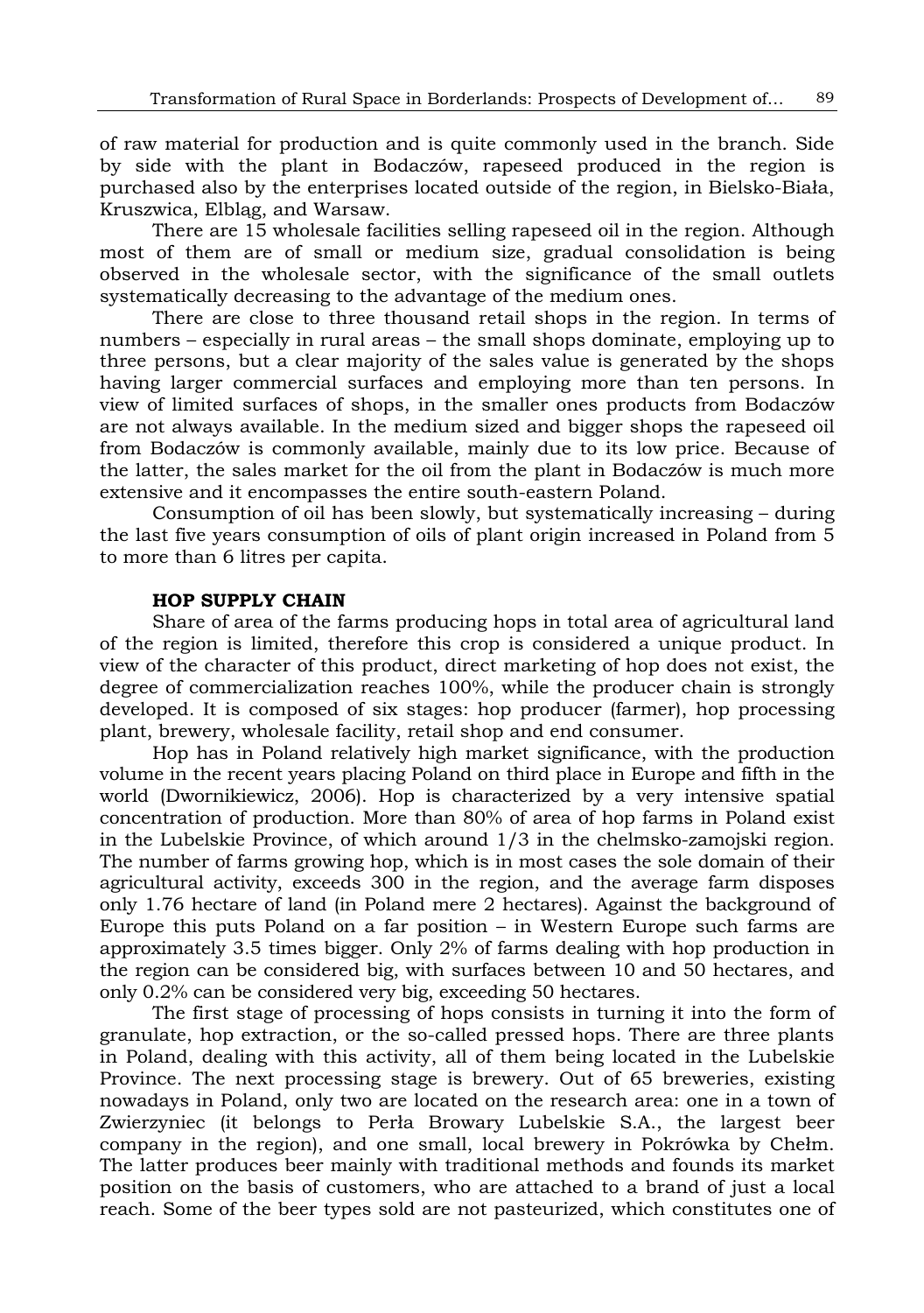the key elements of the marketing policy of this company.

There are roughly 30 wholesale facilities selling beer in the region. Some of them are separate businesses, but a part of them belongs to food selling networks, so that the number of companies owning these wholesale outlets is by half smaller. The biggest, by far, and the most dynamic network of wholesale facilities is constituted by the Emperia Holding company. Established in 1990 in Lublin as a small wholesale business in food products, quickly and systematically developed, attaining the position of a leader on the national market, both in wholesale and retail trade. Currently, the company runs 18 own wholesale outlets, situated mainly within the south-eastern Poland, and owns a dozen or so companies of wholesale distribution, functioning under their own names. Side by side with the wholesale activity, Emperia Holding conducts, since 1996, also retail trade, systematically developing two parallel networks of shops, currently encompassing 50 supermarkets and more than 400 shops [\(Grupa...](http://www.eldorado.pl/) 2009). This company is beyond any doubt the most important player on the local wholesale trade market.

Retail trade in the region is strongly fragmented. Most local shops have beer in their trade offer and the number of such objects is close to three thousand. Beer brands offered by the brewery in Zwierzyniec play an important role in total beer sales in the region. *Perła* beer is considered to be the leading regional brand and more than 90% of its output is meant for the market of the Lubelskie Province.

#### **MAJOR SHIFTS OF THE SUPPLY CHAINS IN THE RECENT YEARS**

Transformation of political system in Poland that began in late 1980s, triggered considerable changes also in economy. Transition from centrally steered economy to market economy caused dramatic inflation, but its influence on prices of various products was uneven. Typically agricultural products' prices grew significantly slower, than prices of industrial products farmers needed for their activity, like fertilisers, herbicides, pesticides, seeds, petrol, and machinery. As a result, significant shifts in agricultural activities were observed. Each of the supply chains underwent significant organisational and technical transformations to date, and they all included struggle for bringing costs down through increased mechanisation along with adaptation to market requirements. Average farm acreage increased, partly through purchase of land, to an extent also through leasing. It became possible thanks to outflow of a significant part of farmers to non-agricultural activities in industry and services. Consequently, intensity of production increased, and it compensated for an increase in costs of labour. The intake of fertilisers dramatically decreased (by almost 2/3 at the turn of 1980s and 1990s), only in the second half of the 1990s it started gradually growing back.

The fundamental factor, enabling the initiation of changes in the milk supply chain, was subordination of the dairy sector to market mechanisms. In the later period of key significance was the preparation of Poland to integration with the EU and the resulting accession. The factors accelerating these changes were active price policies of the dairy companies (e.g. supplements to the purchase price for adequate temperature, quality class, EU certificate of superior class milk, concentration of supply, contracting, owning a cooling facility, etc.), which was made possible due to close collaboration with the farmers. Also preferential credits and subsidies from the assistance funds, as well as support of the cooperatives granted to their members (e.g. low interest loans or credit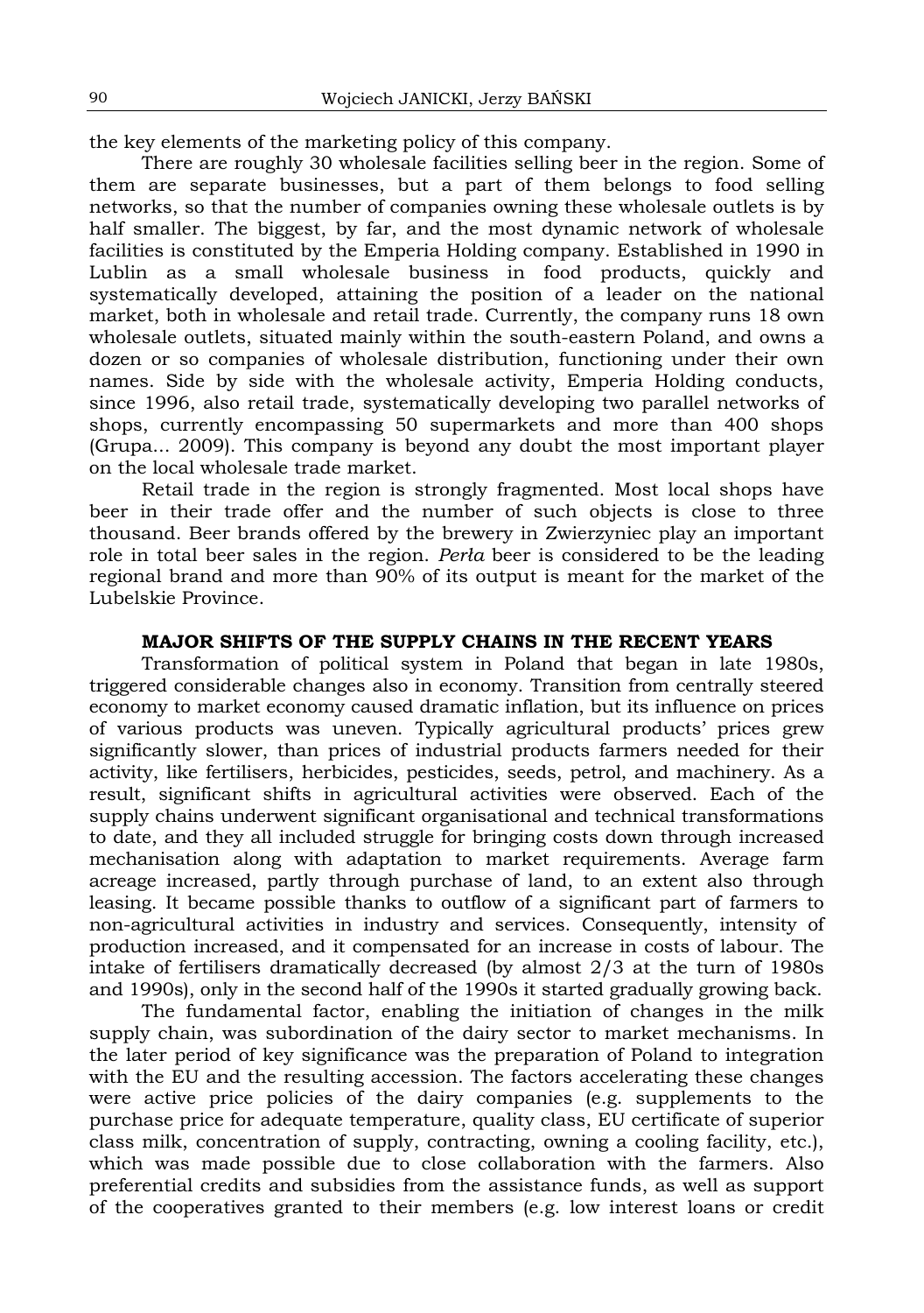warranties) influenced milk supply chain significantly. Among the most important effects of past shifts in milk supply chain the following may be regarded the most important: decreases of the volume of raw milk production, number of milk cows and farms raising milk cows, and increases of the milk yield per cow, concentration of supply of raw milk and prices of milk and dairy products. Also profitability of production improved, what came along with sharpening of the quality requirements with respect to raw milk and dairy products. Consolidation of processing and trading branch was observed, followed by shift from raw milk production to more processed dairy products. Additionally, production capacities of dairy cooperatives were modernised.

Rapeseed cultivation in the research area has been covering a constantly increasing area. It was motivated by the increasing purchase prices and unit profit on sale. The volume of production of the rapeseed in chelmsko-zamojski region grew by almost 30% (in Poland by 174%) between 1993 and 2006. A similar growth has been observed on the remaining stages of the rapeseed supply chain. Farmers have been extending their farms by leasing or purchasing agricultural land, which enabled an increase of intensity and mechanisation of production. This was especially important in view of the sharp increase of costs associated with employment and costs of means of agricultural production. Oil producing plants conducted intensive rationalisation of production and employment (fall by 50%), enforced by privatisation, and attempted to win new sales markets. Overall condition of the plants improved, partly thanks to increasing interest in the rapeseed from bio-fuel producers, partly as a result of rapeseed prices increase. In turn, on the sales market competitive pressure caused by introduction of largesurface wholesale and retail trade networks to the market, attracted many shops to larger traders on the basis of franchise, and consolidation of the market followed. The growth of the wholesale companies was linked to the increase of employment, but also with the progressing automation and computerisation of work. Increase of purchase power of region's inhabitants by more than 40% slightly increased also volume of the rapeseed oil sold. This development was also possible owing to the changes taking place in the nutritional structure, associated with the decrease of consumption of animal fats to the advantage of fats of plant origin.

Hop production in chelmsko-zamojski region increased by 39% between 1993 and 2006. The most important reason was introduction of more effective varieties of hop, additionally also establishment of producer groups, increasing competition on the market, outflow of population from the agricultural sector, which allowed for the increase of the average plantation area by some 15% over the mentioned period. Hop processing plants invested in new production lines and technologies. Nowadays, the quality of their products does not differ from foreign production. It resulted in a dramatic increase of their sales (by 545%), while their employment numbers decreased by close to 35%. Breweries also invested into mechanisation and computerisation of production, they also created sales departments, this alone being responsible for the increase of the number of employees in the breweries by as much as 1400%. Additional factors were consolidation of the brewery branch in Poland and increase of beer consumption. The turnover of the wholesale facilities and retail shops also increased. It was mainly due to the collapse of state-owned giant wholesalers, and also to improvement of quality and speed of customer service. Some wholesalers broadened the scope of their activity by forming the retail shop networks under their patronage.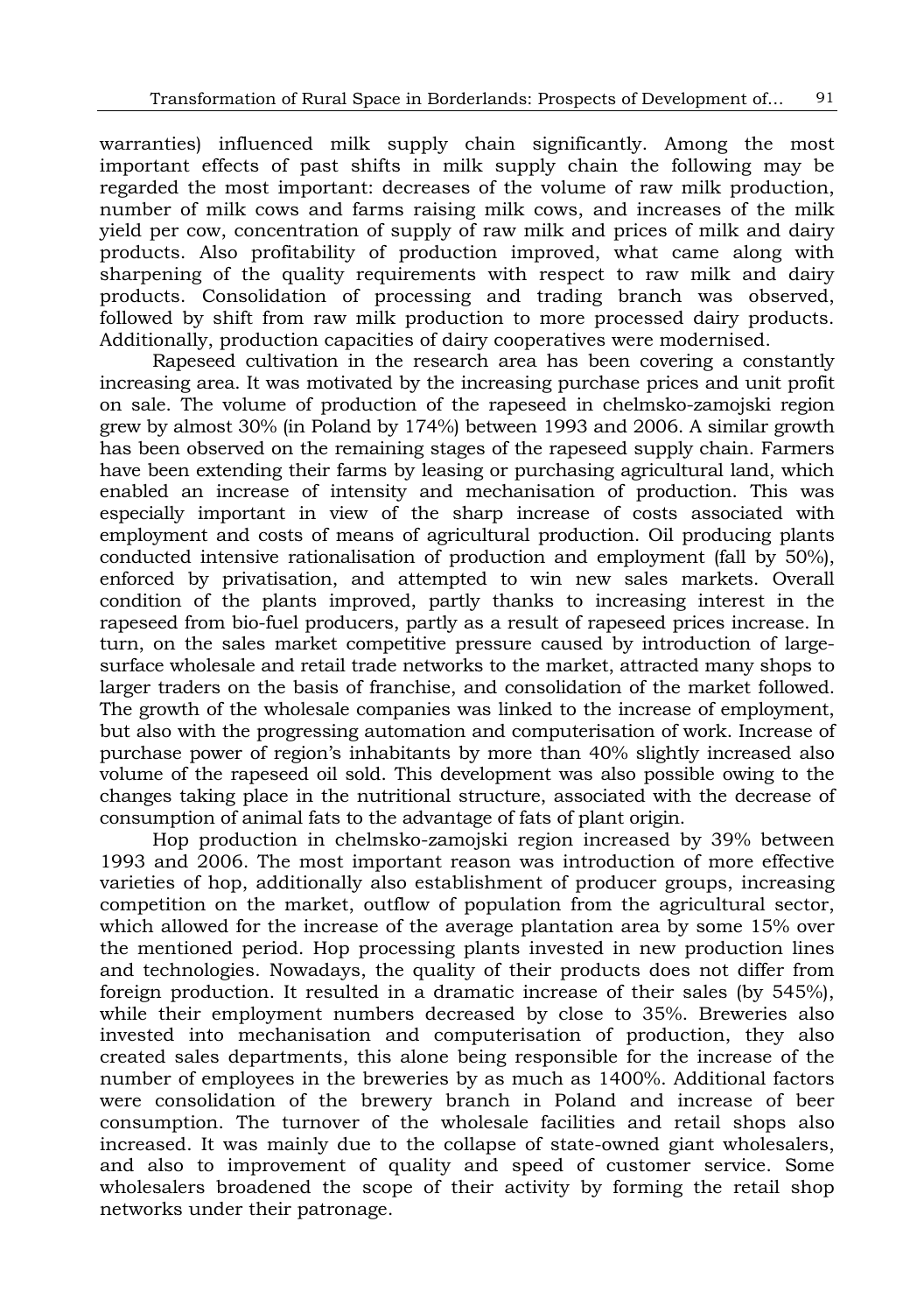## **PROSPECTS OF DEVELOPMENT OF THE SUPPLY CHAINS IN QUESTION**

The incoming years will face changes in examined supply chains. Some will be just continuation of transformations observed to date, some are likely to undergo more radical modifications. Various interpretations are possible, however the main source of information during the course of research were people employed in the successive chains. For each of the stages of a supply chain, representatives of two independent units were interviewed in depth. In case of farmers, they were representatives of various farmers' associations, so as to avoid collecting personal opinions of people who are not representative for the whole group of producers. Other interviewees were processing factory representatives, employees of wholesale units, retail outlet owners, and individual consumers, all connected with a chain in question. Subsequently, opinions were confronted with one another and also with existing literature to eliminate inconsistencies. Two time horizons were adopted in the course of the research: 2014 (7 years after the main body of the field research was conducted, short-time perspective) and 2021 (14 years, medium-time perspective).

#### **MILK SUPPLY CHAIN**

It is expected that in the nearest years there will be a slight decrease of production of raw milk, resulting from continuing loss of interest of consumers is raw milk consumption, and also from the decrease of internal use on the farms. At the same time, there may occur an increase in the degree of commercialization of milk production. These changes shall be forced by the necessity of accelerating the process of concentration of milk production in order to lower costs and to improve quality parameters of the raw material, and thus to increase the incomes of milk producers (Program... 2004).

Also concentration of production shall take place and number of cows per farm shall increase. An expected increase of milk yields of cows from 3.9 to 4.5- 5.0 thousand litres per year shall force the tendency to decrease the number of farms keeping low number of dairy cattle (1-5 units) by 50-60%, with production of milk from these farms meant first of all for the self-supply. Out of the 16,000 farms keeping nowadays 6-10 units of milk cattle some 70-80% shall increase the number of cattle raised and shall carry out the necessary modernization works in the buildings and farm equipment, and will develop this direction of specialization (a part of undertakings shall be financed from the means put to use in the framework of the Plan of Rural Development 2007-2013); the remaining farms from this group shall limit the cattle numbers and turn to production meant mainly for "self-supply". Largest farms (9,800) shall continue to develop this direction of specialization.

A factor obstructing these changes is the system of milk quotas in the EU and in Poland, and the legal principles of their transfers. It can be assumed that if the present system of milk quotas is maintained, there will be some 20-25 thousand farms in the Lubelskie Province in the perspective of the year 2021, specializing in milk production and closely associated with the processing plants. The farms from this group will also constitute a significant motive force for the land market, because of gradual area concentration of the farms.

In the sphere of processing, consolidation of the branch shall continue, consisting in the downfall of the economically weaker dairy companies and their taking over by the larger and stronger businesses. It also appears that there will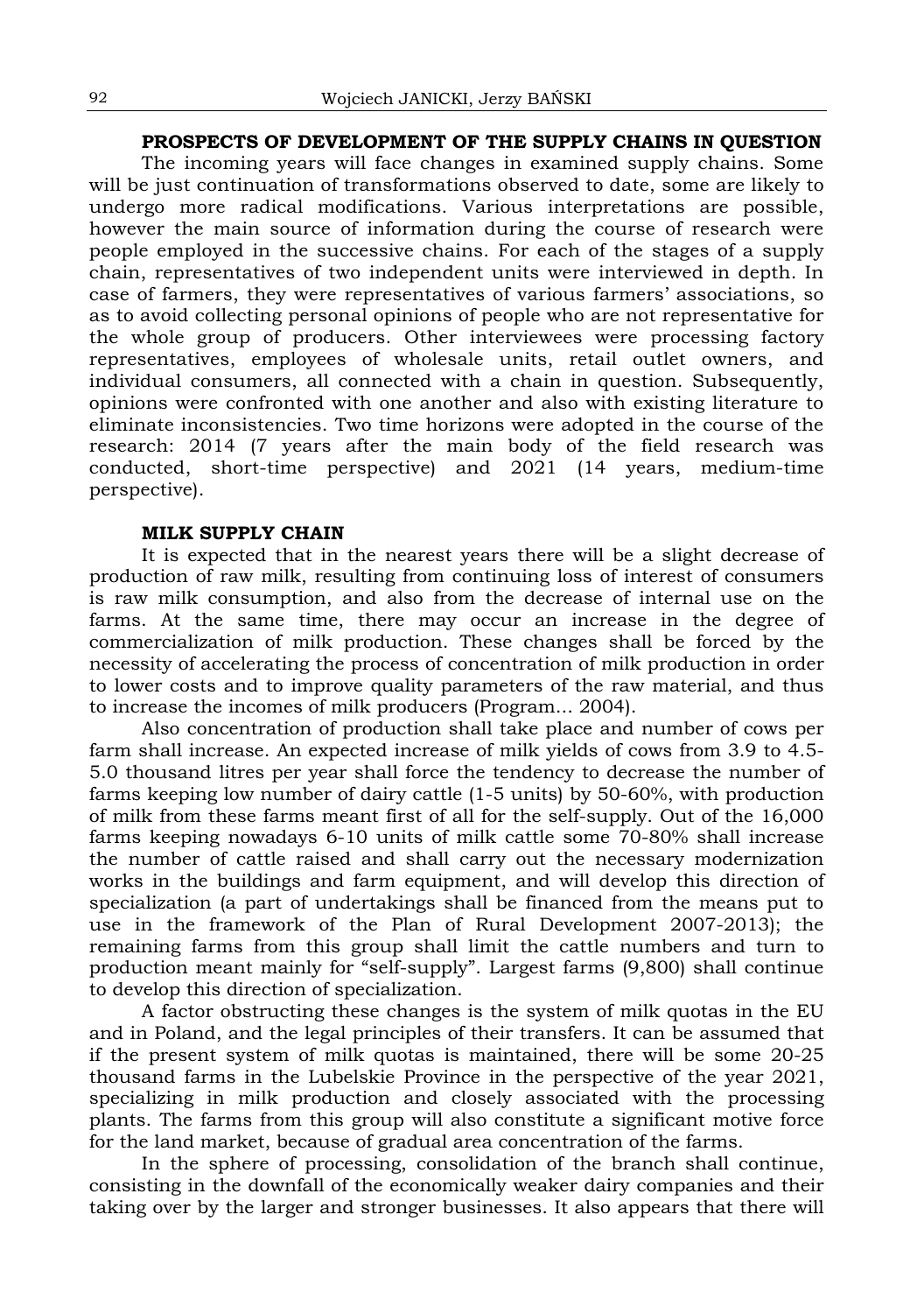be a change in the assortment structure of production in the direction of further limitation of production of the traditional products and the increase of share of the modern, more processed products. This evolution shall take place due to the product specialization of particular dairy plants, modernisation of the production potential and introduction of innovations, both concerning the very products and the sphere of organization and production process. This will bring about the increase of quality of the goods produced and a yet improved adaptation of the assortment offer to the market requirements. One can also expect an increase of labour productivity on dairy enterprises.

In the sphere of trade a decrease of medium and small shops significance in the distribution of milk is expected to the advantage of the large commercial networks of supermarkets and chains.

It is forecasted that there will be in Poland an increase of consumption of dairy products from 174 litres per person in 2004 to even 250 litres per persons (in milk equivalent) within some fifteen years (Okrzesik 2005). Along with the forecasted increase of incomes of the population the demand for ecological products shall also increase. That is why production of this kind of goods constitutes an opportunity for gaining new sales markets. Development of such production in Poland – and also in the chelmsko-zamojski region – is easier and cheaper in view of the existing qualities of the natural environment and relatively low costs of labour. Due to the increase of demand for dairy products it can turn out that the national wholesale quota, assigned to Poland, is too small, which will bring about further intensification of the competition for the raw material between the processing plants and the necessity of increasing imports.

Farmers breeding milk cows inquired about potential alternatives to present agricultural activity, point first of all to beef cattle. It requires relatively insignificant change in terms of extensive production, typical for most farmers in the region to date, while in case of industrial farming it would involve much larger efforts. Transition to completely different agricultural production – plant growing – is also considered possible, although considerably harder to achieve, given problems connected with transformation of pastures and meadows, often swampy, into arable lands.

#### **RAPESEED SUPPLY CHAIN**

It is widely expected, that demand for rapeseed shall be abruptly increasing in the near future. It shall be generated first of all by bio-fuels producers, and to a somewhat smaller extent by food processing industry. Poland has introduced National Bio-fuel Goal Action, where share of bio-fuels in sales of companies is defined for consecutive years. For instance, they are 5.75% for 2010 and 10% for 2020. Severe fines have induced an increase of bio-fuels share in sold fuels (see Rozporządzenie... 2004, Ustawa... 2006). Tax policy has been unfavourable to bio-fuels for years and their production costs exceeded market-accepted final price, therefore crude-oil refineries opposed introduction of bio-fuels (Krajowe... 2008). At present only petrol producers (Orlen, Lotos) and importers (J&S, Slovnaft, Shell, BP, Lukoil) are legally obliged to use biocomponents in sold petrol; petrol stations buy biodiesel there. Both petrol producers and importers maintain that cost of production of B100 exceeds by 5- 15% the cost of crude-oil refining to diesel, which makes it impossible to sell it at market prices. In early 2008 producers used to lose 0,014 to 0,081  $\epsilon$  per litre of sold B100 biodiesel (Krajowe... 2008).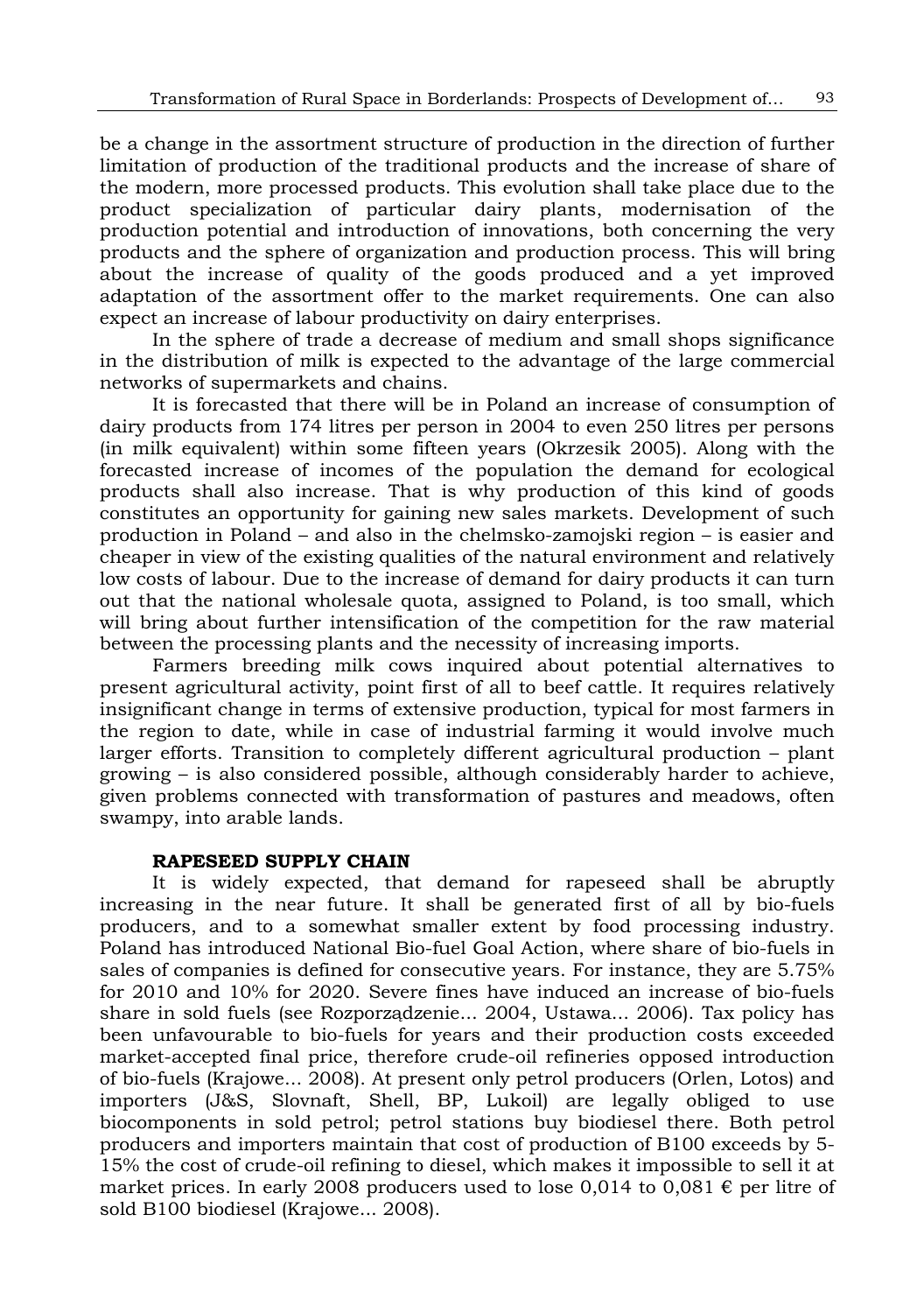Therefore, the demand for rapeseed is likely to rise. It is estimated, that present potential of production of esters (B100) in Poland amounts to about 400- 500 thousand tons per year; further increase is possible, when new agrirefineries are constructed. Total potential of rapeseed processing amounts to 2,4 million tons. It corresponds to approximately 936 thousand tons of rape oil, however, a part of it will still be consumed as food (Günther *et al.* 2007, Biofuels... 2007).

However, EU-driven regulations enforcing laws concerning constantly increasing share of bio-fuels in both gas and diesel shall attract more and more farmers to rapeseed growing, therefore increasing supply as well. Increasing competition on the producer market may bring lower than expected increase of revenue. Nonetheless, relatively high requirements of this plant concerning first of all soil quality will constitute a considerable obstacle for potential new growers, along with funds-consuming, very much specialised mechanisation of field work. Farmers are aware of the fact that rape growing will have to undergo rationalisation changes, and they see the opportunities for intensification in the changes oriented at the increase of farm acreage. Some farmers (less than 100 farms), besides growing rape, deal with pressing of the rapeseed oil with traditional methods, trying to meet slowly growing demand for traditional food.

The management of the oil producing plant in Bodaczów see the chances for taking up further activities aiming at rationalisation of production through starting of new kinds of productive activity. They could secure a higher level of economic safety through broadening of the offer or through its complete shift towards production of bio-fuels.

The activity of the wholesale facilities dealing with food products shall most probably undergo further evolution. Currently, the biggest chances for their continued development are seen in the establishment of the company stores, which would be supplied by a given wholesaler with a complete assortment of goods. The probability of appearance of new wholesale facilities in the consecutive towns of the chelmsko-zamojski region should be considered low, in view of the relatively high degree of saturation of the wholesale market with the facilities specialising in this kind of activity.

Retail shops do not expect any significant changes in relation to trade in rapeseed oil. The rate of growth of consumption of the oil is small enough not to expect a significant change in the sales volume, unless an essential shift in unit price occurs. There would be an increase in the sales if the prices of the competitive products were raised together with the raise in the oil price, while it could drop, if the oil price increased only. The factor motivating to undertaking of further investments is the sharpening of the competition on the market and the outflow of population to bigger urban centres and, especially during the recent years, abroad. An additional circumstance, amplifying the feeling of instability in the conduction of business, is constituted by the frequent changes in Polish law, perceived by interviewees as one of the most important threats.

The analyses of the expected behaviour of consumers imply that the future increase of incomes would not bring about a counterpart increase of consumption of the rapeseed oil. Oil, namely, is a basic good and most probably the needs of consumers are already now satisfied in an adequate manner.

Rapeseed production does not seem to be seriously threatened, especially because of said increase of pressure by bio-fuel producers. Additional pressure may be posed by own demand. Some undefined, but growing amount of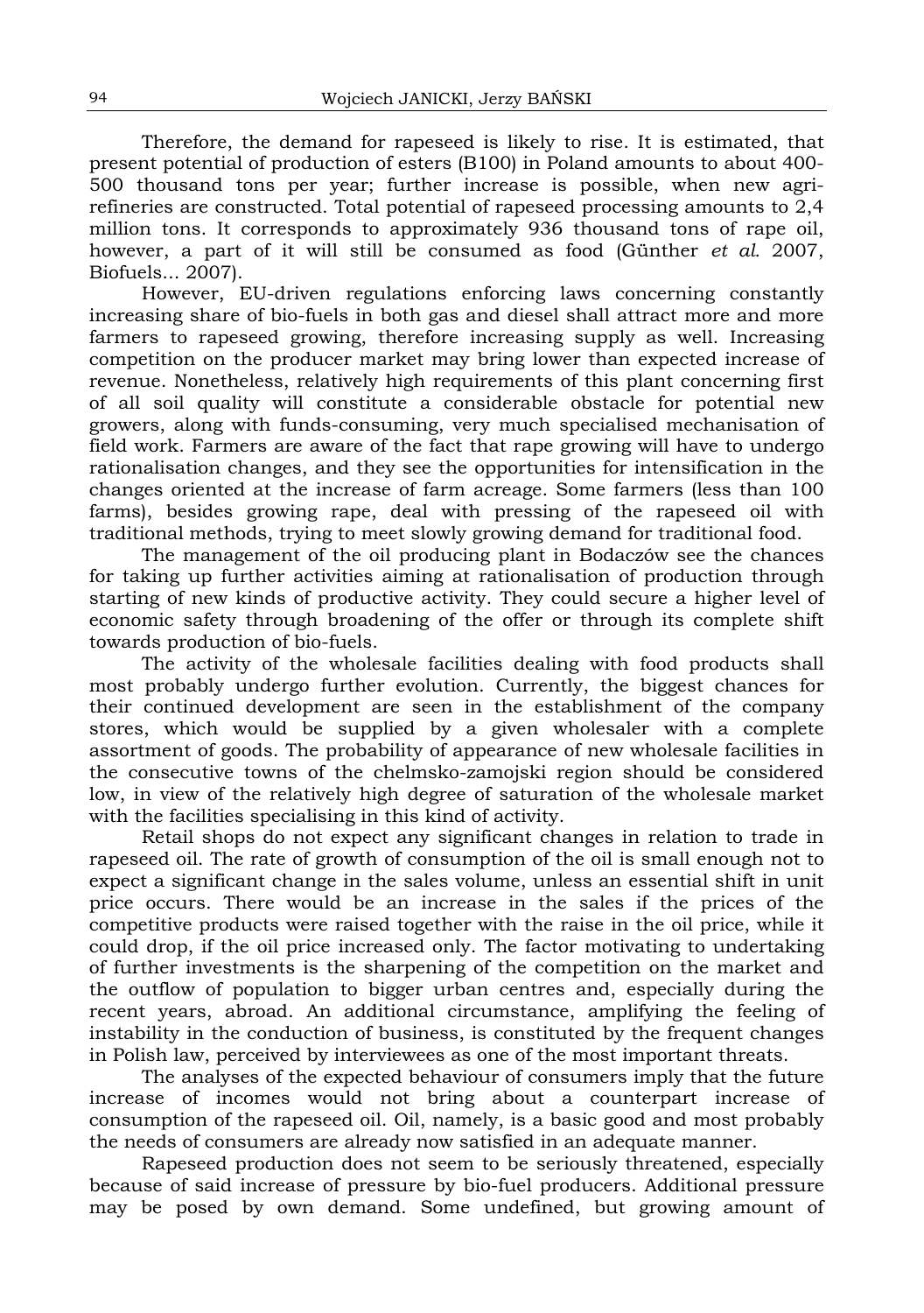rapeseed collected by farmers is already processed by them farmers on their own into bio-fuel, but this practice is restricted by legal regulations. According to biocomponents and liquid bio-fuels act of 25. August 2006, farmers are allowed to produce 100 liters of rape esters per each hectare of total agricultural area they own, provided they do not introduce esters into the market (Ustawa... 2006). No such refineries have been registered in the research region up to date. Industrial production launched in 2007, when the first agri-refinery has been offcially opened in Poland (outside the research region), but farmers sometimes buy low-capability refineries and process rape without any legal registration of this process. Rough estimates say about 100 private illegal refineries in the country, and a fraction of it in the chelmsko-zamojski region (Gazeta... 2008). Apart of these, a few crude-oil refineries in Poland proceed esterification, but all are located outside the region (two in Silesian Province, and one in Lower Silesia, Łódzkie, and Pomorskie).

However, individual farmers may see it reasonable to shift to other production, in case when supply increase prevails over demand increase and prices fall down. Alternatives to rapeseed production are seen by the farmers first of all in production of cereals, while within non-agri-alternatives are seen in development of agritourism.

#### **HOP SUPPLY CHAIN**

There is a conviction among the hop producers that this production will continue to grow, which ought to contribute to the improvement of their economic situation. They also expect an increase in the unit profit on sale. This conviction may result from the awareness of the constant growth of demand for beer on the Polish market. Plantation owners expect, as well, further outflow of population from farming and the increase of plantation acreages, which could also contribute to the increase of their incomes. They are unwilling to speak of the alternatives to hop cultivation, indicating most often as plausible alternatives intensive growing of vegetables or of maize. They do not intend, rather, to give up farming, and treat the agri-tourist activity, increasingly popular in rural areas, exclusively as a complement to their activity to date. Among reasons justifying such attitude, high initial costs of investments in hop production should be emphasised, including preparation of field installation with poles and wires, and first of all equipping oast chamber. Farmers expect amortisation of these investments first, before making any decision involving departure from hop growing. A change in the production profile could be forced upon them first of all by the increasing costs of materials and labour force.

Companies dealing with hop processing also expect further increase of the sales prices of their products and the increase of profits. They intend to continue undertaking investments into the newest production technologies, as well as into new cooling storage facilities, allowing for a more flexible reaction to the market situation. They found their former investments beneficial, especially those enabling production of newer type of granulate,  $*45$ . Hop extracts and granulate "45" allow for the production of beer with better taste parameters (Poslednik, 2000). Pressed hops and extract "90" find less and less application in brewing, estimated nowadays at 15% of total input, and so their production goes down. Other factors motivating hop processors to undertake investment projects are the decrease of revenues and the increasing costs of materials and labour.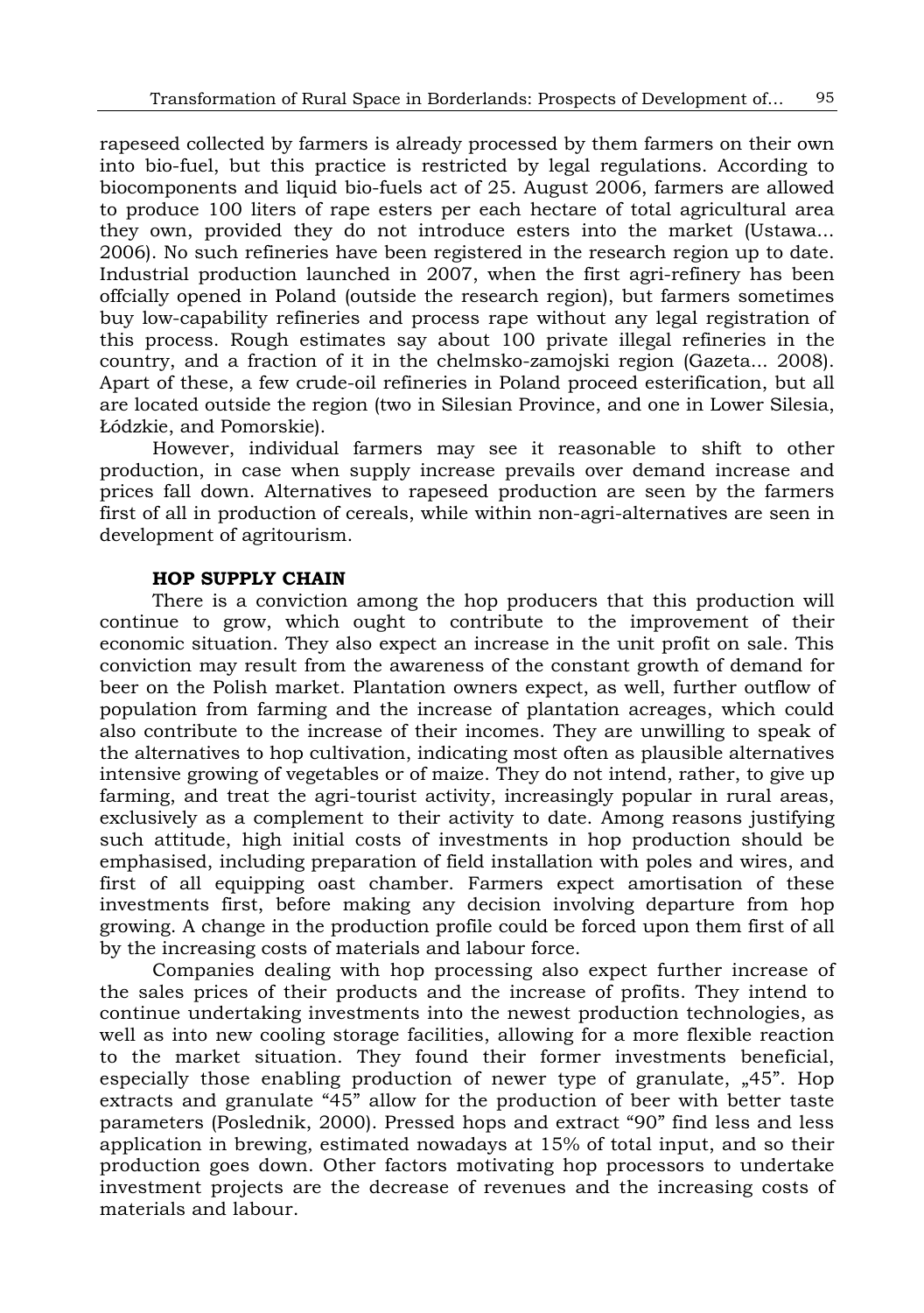Breweries expect, too, a continued increase of sales volume, but their primary hopes are associated with the external sales markets. The regional market, in their opinion, is saturated, and they only aim at maintaining their position on this market. All the brands of beer produced in the chelmskozamojski region, as well as in the entire province of Lublin, are considered local. The attempts of winning other markets are associated with the necessity of bearing high financial expenditures. An additional burden is the necessity of lowering the sales prices in order for the new product to find a place on an alien market. Consequently, paradoxically, local brands attain the highest sales prices within their own region and it does not seem to change in the incoming years. The attachment of a consumer to a brand is strong, that is why changes of costs of various components of production, entailing changes in prices of end products, are not perceived as a threat to the sales volume. Ultimately, demand for production components might be referred to as inelastic. Further investment into production lines is planned, but also – establishment of an own network of wholesale distribution of beer. The respective respondents point out to the sharpening competition as the main driver of the planned changes.

Wholesalers expect an increase of the unit profit and of the turnover. In order to be able to face the competition and market demand they plan to continue expanding the network of wholesale facilities, so as to reach a bigger number of customers. They also plan developing a network of retail trade, where they expect to gain higher unit profits from their activity. Initial steps of realising of such a scenario have already been visible on the market. The largest trading companies buy consecutive shops or even smaller networks of retail stores, therefore restraining competition on the market. Paradoxically, the competition is seemingly flourishing, because in many cases former names on shops are retained.

Similarly, the groceries dealing with retail selling of beer, expect further growth of turnover, but mainly through the increase of prices rather than through the increase of the sales volume measured in physical units. The primary driver for the potential future changes for the respondents is the threat from the competitors, but also the increasingly perceptible shortage of manpower. The latter is caused by the outflow of population both towards larger urban centres and abroad. Shopkeepers, especially owners of small groceries, are very much afraid of the legal changes, and the instability of Polish law is considered by them as a significant impediment to the conduction of business.

Demand for the regional beer in the region shall most probably not increase significantly any more. It can be assumed that this market is saturated already with the product. The forecasted increase of the number of households in the region shall most probably be linked with the decrease of the average number of persons per household. The effect, therefore, will not be a perceptible increase of beer consumption in the region. One should expect, on the other hand, growing sales of the local beer outside of the region of its origin.

#### **CONCLUSIONS**

Rural areas of south-eastern part of Lubelskie Province have undergone significant changes in the recent years. They affected first of all agriculture, being still the most important sector of local economy. Organisational and technical changes were observed also in examined supply chains: milk supply chain, rapeseed supply chain and beer supply chain. Future development of the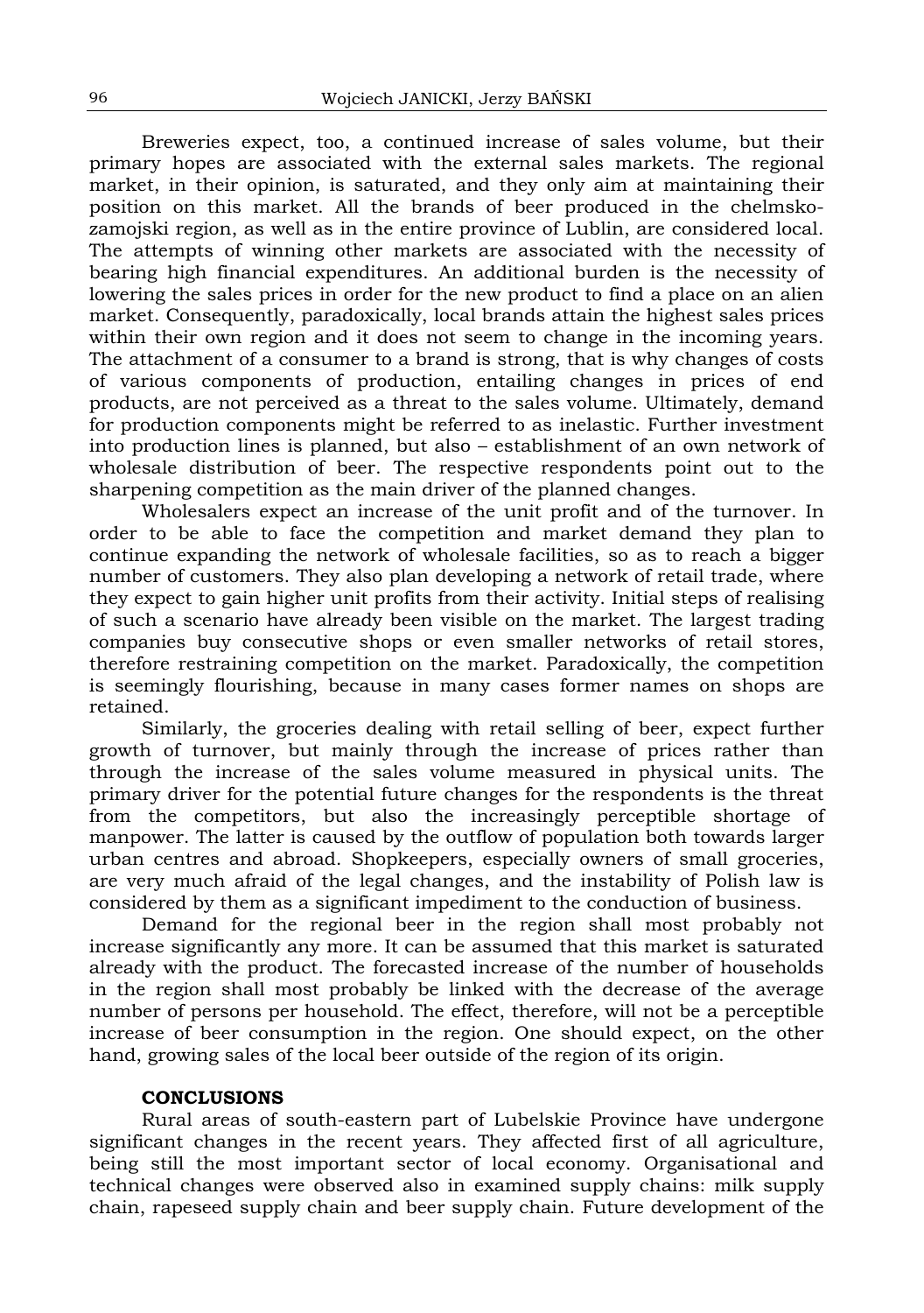supply chains is perceived by various actors constituting these chains quite optimistically.

Depopulation of rural areas, as observed in recent years, apart from obvious disadvantages for local society and economy, has also positive aspect. Still more and more agricultural land is at the disposal of the market, and average area of a farm increases. Further increase is expected, which shall boost income of farms, therefore enabling investments in mechanisation, modernization of buildings and farm equipment, and also support efforts for specialization of production. Short- and medium-term predictions of representatives of all interviewed food-processors include widening of the sales market, continuing mechanisation of production and increase of both turnover and income. Some also predict, that new products shall be offered and new markets shall open. Both wholesale and retail trade stages of all chains expect consolidation of trade in the region, hence changes that has been observed to date shall continue. Larger companies shall take over smaller ones, creating or enlarging trade networks. Profit margins are also supposed to expand, thus facilitating increasing revenues. Trade stage of supply chains is afraid of changes of legal regulations in Poland – they used to take place quite often and no change is forecasted in this field.

Contrastingly, interviewees do not predict a noticeable increase of consumption of most of analysed products. Market seems to be saturated with the present production, so only a few possibilities of increasing revenues seem to be realistic: introducing new products to the market (e.g. highly processed dairy products), gaining new markets outside the region, widening of profit margins and transferring more and more costs to the customer, and last but not least, collapse of competing companies.

#### **BIBLIOGRAPHY**

BAŃSKI, J., (2007), *Geografia rolnictwa Polski*, PWE, Warszawa

- BAŃSKI, J., JANICKI, W., *Ogniwa łańcucha powiązań rolnik konsument w regionie chełmskozamojskim na przykładzie wybranych produktów rolnych* (incoming)
- DWORNIKIEWICZ J. (2006), *Problemy organizacji i ekonomiki produkcji chmielu w Polsce na przykładzie 2005 roku*.
- EUROSTAT, (2009) ec.europa.eu/eurostat, accessed 10.08.2009
- FISCHER, G., HIZSNYIK, Eva, PRIELER, Sylvia, van Velthuizen, H., (2007), *Assessment of biomass potentials for biofuel feedstock production in Europe: Methodology and results*. REFUEL, Work Package 2
- GALAR, R., (2008), *Thinking about regions for the next generations*, The future of regions in the perspective of global change, part 1, pp. 29-48. P.Jakubowska, A.Kukliński, P.Żuber (Eds), *Regional Development Forum REDEFO*, Ministry of Regional Development, Warsaw
- KUKLIŃSKI, A., (2008), *Gordian Knots and Alexandrian Solutions. The perspective of the XXI century*, The future of regions in the perspective of global change, part 1, pp. 134-155. P.Jakubowska, A.Kukliński, P.Żuber (Eds), *Regional Development Forum REDEFO*, Ministry of Regional Development, Warsaw
- OKRZESIK, J., (2005), *Sektor mleczarski*, Agrotrendy, Warszawa
- POSLEDNIK, A. 2000, *System regulacji rynku chmielu w Polsce i w Unii Europejskiej*, Biuletyn Informacyjny (6), Agencja Rynku Rolnego
- ROUSSEAU, J.M., (2008), *The bridge towards the Mid-XXI century*, The future of regions in the perspective of global change, part 1, pp. 66-76. P.Jakubowska, A.Kukliński, P.Żuber (Eds), *Regional Development Forum REDEFO*, Ministry of Regional Development, Warsaw
- WESOŁOWSKA, M., (2006), *Rozwój budownictwa mieszkaniowego a przemiany przestrzenne wsi województwa lubelskiego*, Studia Obszarów Wiejskich, Warszawa
- \*\*\* *Biofuels in the EU after 2010 the Central and Eastern European perspective*, (2007). Report from